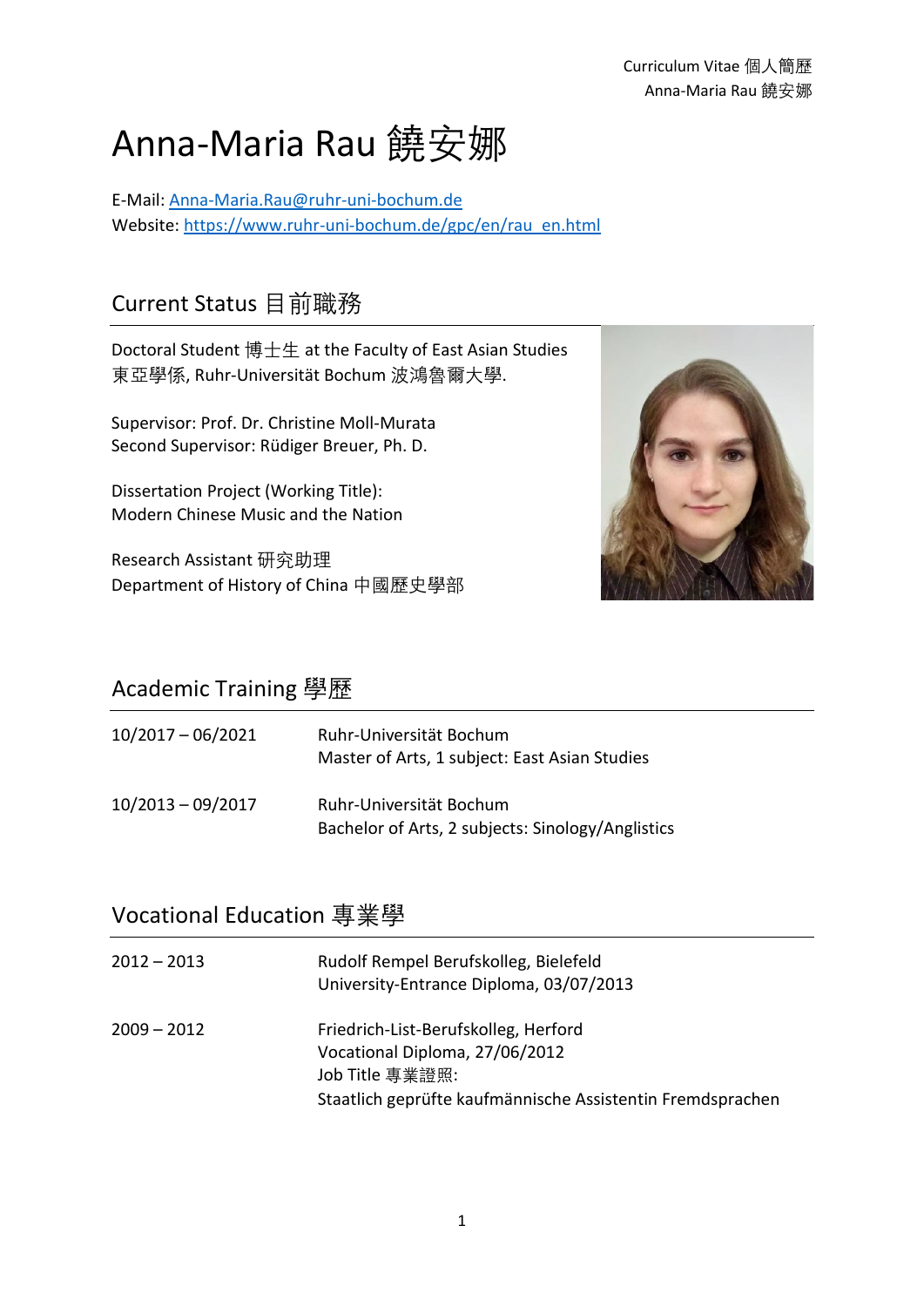# Professional Experience 工作經歷

| $16/09/2018 -$ ongoing    | Ruhr-Universität Bochum<br>Research Assistant 研究助理, Department for History of China<br>Research for the department's activities and projects<br>$\qquad \qquad -$<br>Teaching courses in Sinology<br>Organisation and administration<br>Coordination and participation in the development of<br>digital teaching materials<br>Coordination of the ERASMUS exchange programme<br>for the Faculty of East Asian Studies<br>Student Counselling and supervision of students'<br>$\qquad \qquad -$<br>seminar papers<br>Organisation of academic exchange (lunchtime seminar) |
|---------------------------|---------------------------------------------------------------------------------------------------------------------------------------------------------------------------------------------------------------------------------------------------------------------------------------------------------------------------------------------------------------------------------------------------------------------------------------------------------------------------------------------------------------------------------------------------------------------------|
| 15/08/2018 - 15/09/2018   | International Institute of Social History in Amsterdam<br>Research Assistant, cataloguing Chinese propaganda posters<br>for an online database                                                                                                                                                                                                                                                                                                                                                                                                                            |
| $01/06/2018 - 15/09/2018$ | Ruhr-Universität Bochum<br>Research Assistant at the Department of Chinese History                                                                                                                                                                                                                                                                                                                                                                                                                                                                                        |
| $01/12/2017 - 28/02/2018$ | International Institute of Social History in Amsterdam<br>Research Assistant, cataloguing Chinese propaganda posters<br>for an online database                                                                                                                                                                                                                                                                                                                                                                                                                            |
| $01/03/2017 - 31/05/2018$ | Ruhr-Universität Bochum<br>Student Assistant 學生助理 at the Department of Chinese<br>History                                                                                                                                                                                                                                                                                                                                                                                                                                                                                 |

# Abroad Studies 國外學習

| 02/03/2019 - 29/03/2019   | East China Normal University 華東師範大學, Shanghai<br>Research Stay                     |
|---------------------------|------------------------------------------------------------------------------------|
| $31/08/2015 - 19/12/2015$ | City University of Hong Kong 香港城市大學, Hong Kong<br>Semester Abroad                  |
| 04/08/2014 - 26/09/2014   | Tongji University 同濟大學, Shanghai<br>Chinese Course (International School 國際文化交流學院) |